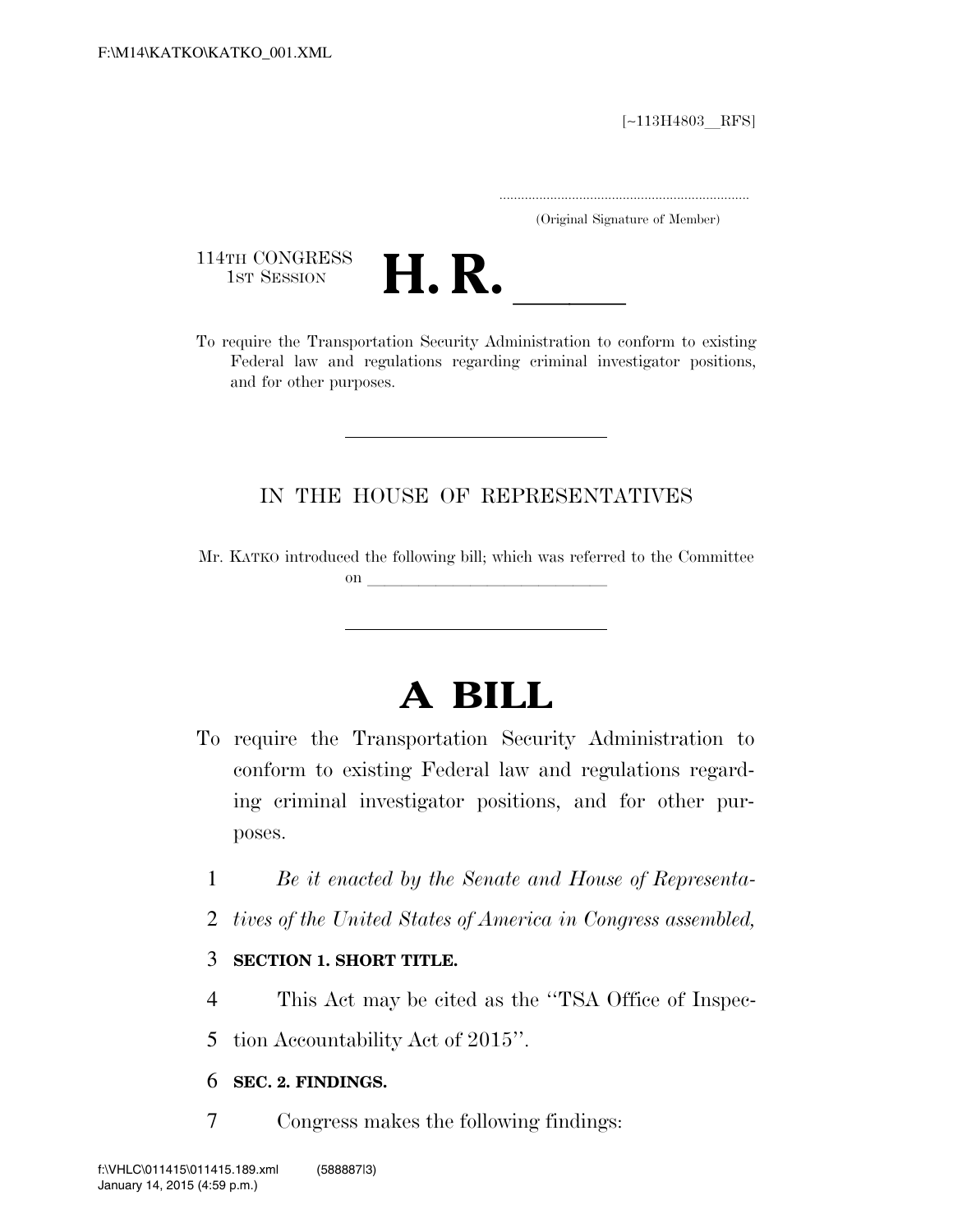$\mathfrak{D}$ 

 (1) Consistent with Federal law and regula-2 tions, for law enforcement officers to qualify for pre- mium pay as criminal investigators, the officers must, in general, spend on average at least 50 per- cent of their time investigating, apprehending, or de- taining individuals suspected or convicted of offenses against the criminal laws of the United States.

 (2) According to the Inspector General of the Department of Homeland Security (DHS IG), the Transportation Security Administration (TSA) does not ensure that its cadre of criminal investigators in the Office of Inspection are meeting this require- ment, even though they are considered law enforce- ment officers under TSA policy and receive premium pay.

 (3) Instead, TSA criminal investigators in the Office of Inspection primarily monitor the results of criminal investigations conducted by other agencies, investigate administrative cases of TSA employee misconduct, and carry out inspections, covert tests, and internal reviews, which the DHS IG asserts could be performed by employees other than criminal investigators at a lower cost.

 (4) The premium pay and other benefits af-forded to TSA criminal investigators in the Office of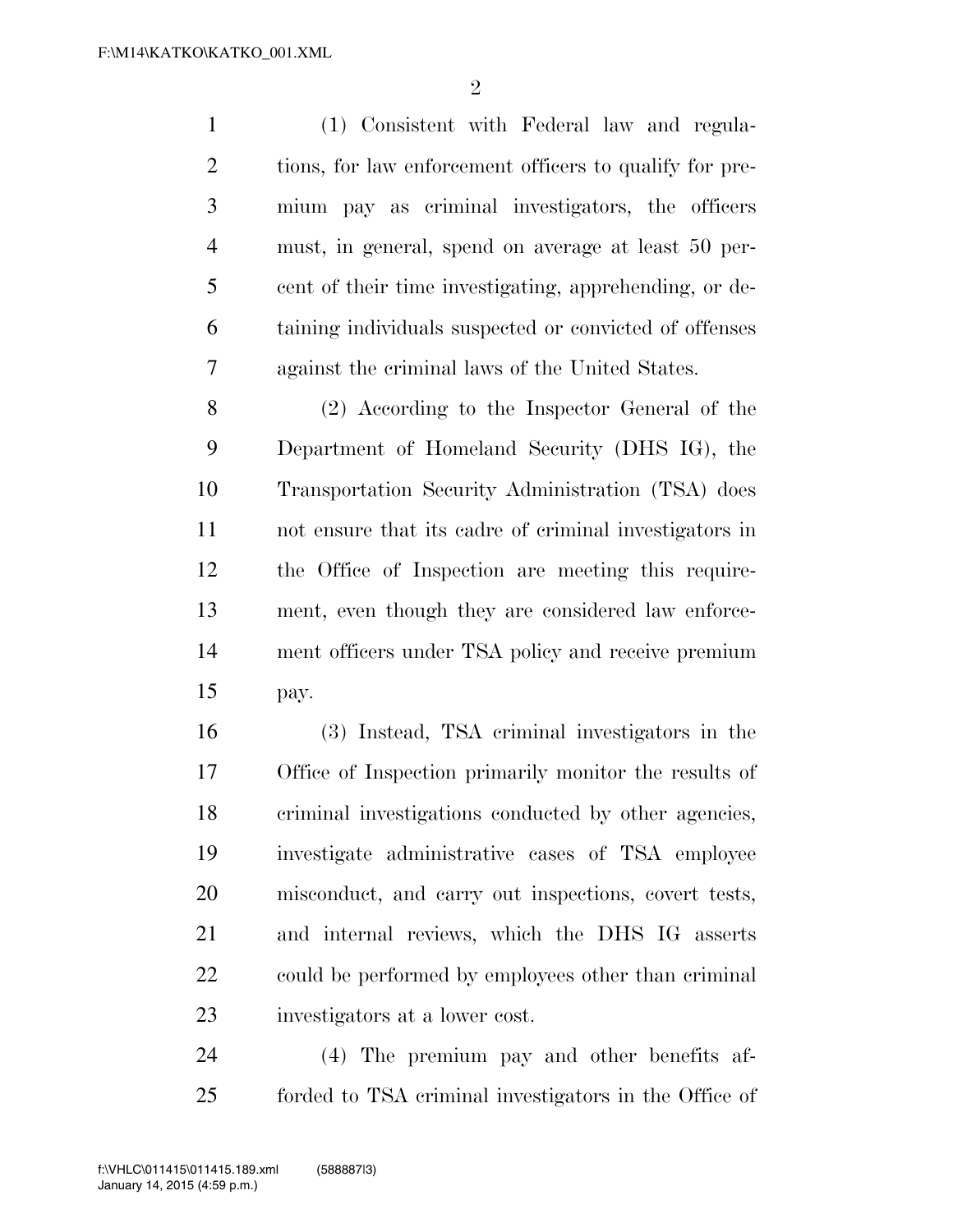Inspection who are incorrectly classified as such will cost the taxpayer as much as \$17,000,000 over 5 years if TSA fails to make any changes to the num- ber of criminal investigators in the Office of Inspec-tion, according to the DHS IG.

 (5) This may be a conservative estimate, as it accounts for the cost of Law Enforcement Avail- ability Pay, but not the costs of law enforcement training, statutory early retirement benefits, police vehicles, and weapons.

#### **SEC. 3. DEFINITIONS.**

In this Act:

 (1) ADMINISTRATION.—The term ''Administra- tion'' means the Transportation Security Adminis-tration.

 (2) ASSISTANT SECRETARY.—The term ''Assist- ant Secretary'' means the Assistant Secretary of Homeland Security (Transportation Security) of the Department of Homeland Security.

 (3) INSPECTOR GENERAL.—The term ''Inspec-21 tor General'' means the Inspector General of the De-partment of Homeland Security.

#### **SEC. 4. INSPECTOR GENERAL REVIEW.**

 (a) REVIEW.—Not later than 60 days after the date of the enactment of this Act, the Inspector General shall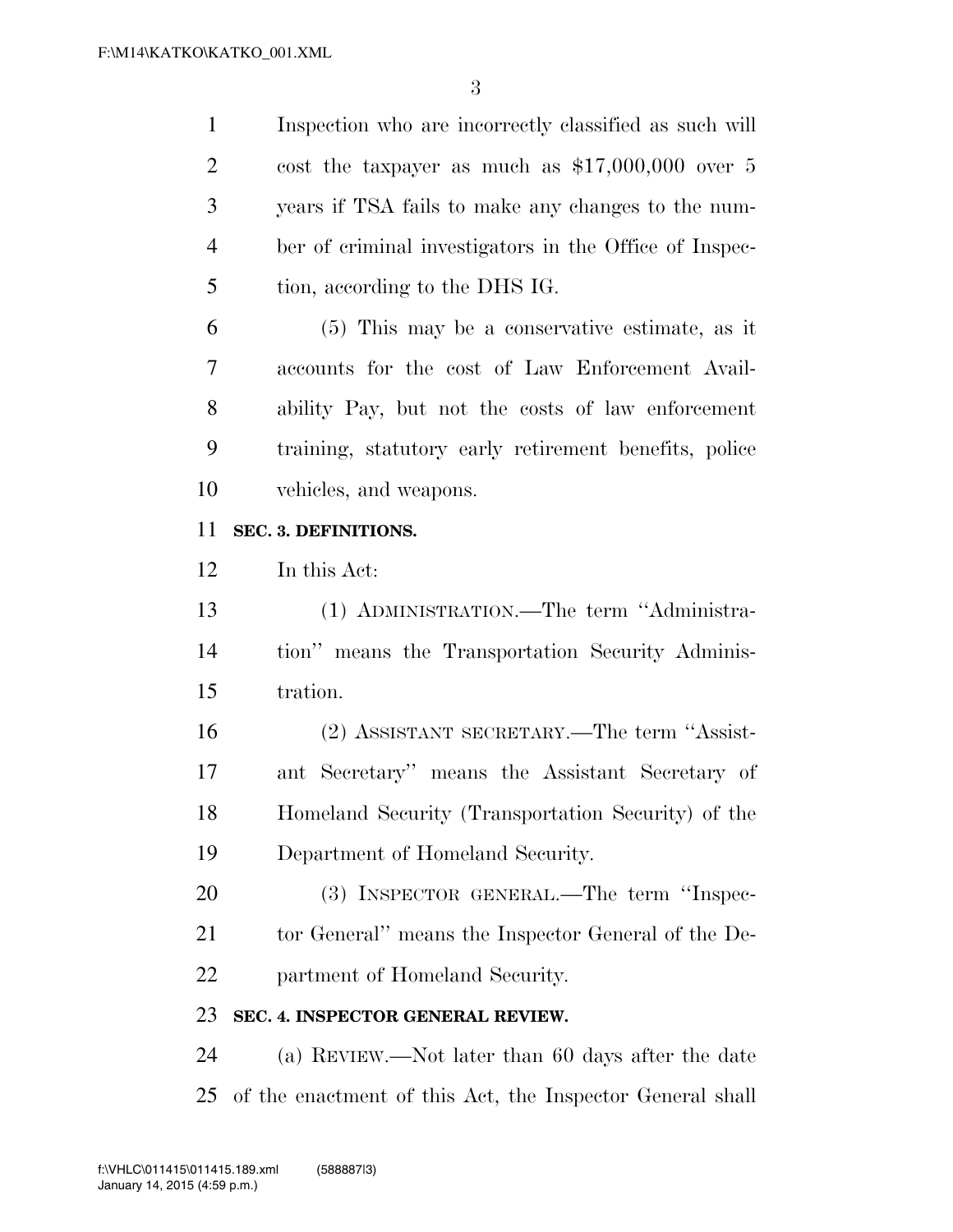analyze the data and methods that the Assistant Secretary uses to identify employees of the Administration who meet the requirements of sections 8331(20), 8401(17), and 5545a of title 5, United States Code, and provide the rel- evant findings to the Assistant Secretary, including a find- ing on whether the data and methods are adequate and valid.

 (b) PROHIBITION ON HIRING.—If the Inspector Gen- eral finds that such data and methods are inadequate or invalid, the Administration may not hire any new em- ployee to work in the Office of Inspection of the Adminis-tration until—

 (1) the Assistant Secretary makes a certifi- cation described in section 5 to the Committee on Homeland Security of the House of Representatives and the Committee on Commerce, Science, and Transportation of the Senate; and

 (2) the Inspector General submits to such Com- mittees a finding, not later than 30 days after the Assistant Secretary makes such certification, that the Assistant Secretary utilized adequate and valid data and methods to make such certification.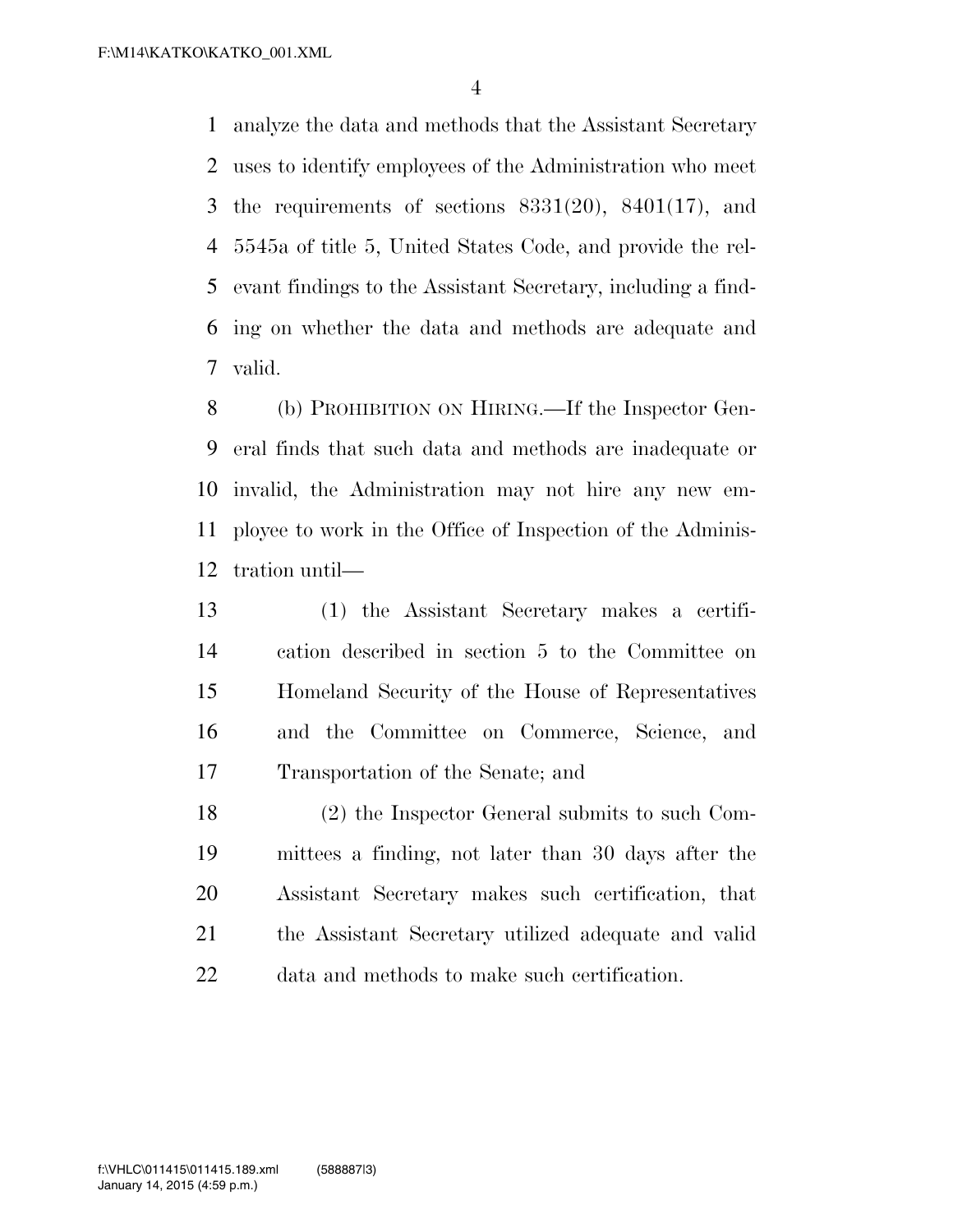## **SEC. 5. TSA OFFICE OF INSPECTION WORKFORCE CERTIFI-CATION.**

 (a) CERTIFICATION TO CONGRESS.—The Assistant Secretary shall, by not later than 90 days after the date the Inspector General provides its findings to the Assist- ant Secretary under section 4(a), document and certify in writing to the Committee on Homeland Security of the House of Representatives and the Committee on Com- merce, Science, and Transportation of the Senate that only those employees of the Administration who meet the requirements of sections 8331(20), 8401(17), and 5545a of title 5, United States Code, are classified as criminal investigators and are receiving premium pay and other benefits associated with such classification.

 (b) EMPLOYEE RECLASSIFICATION.—The Assistant Secretary shall reclassify criminal investigator positions in the Office of Inspection as noncriminal investigator posi- tions or non-law enforcement positions if the individuals in those positions do not, or are not expected to, spend an average of at least 50 percent of their time performing criminal investigative duties.

(c) PROJECTED COST SAVINGS.—

 (1) IN GENERAL.—The Assistant Secretary shall estimate the total long-term cost savings to the Federal Government resulting from the implementa-tion of subsection (b), and provide such estimate to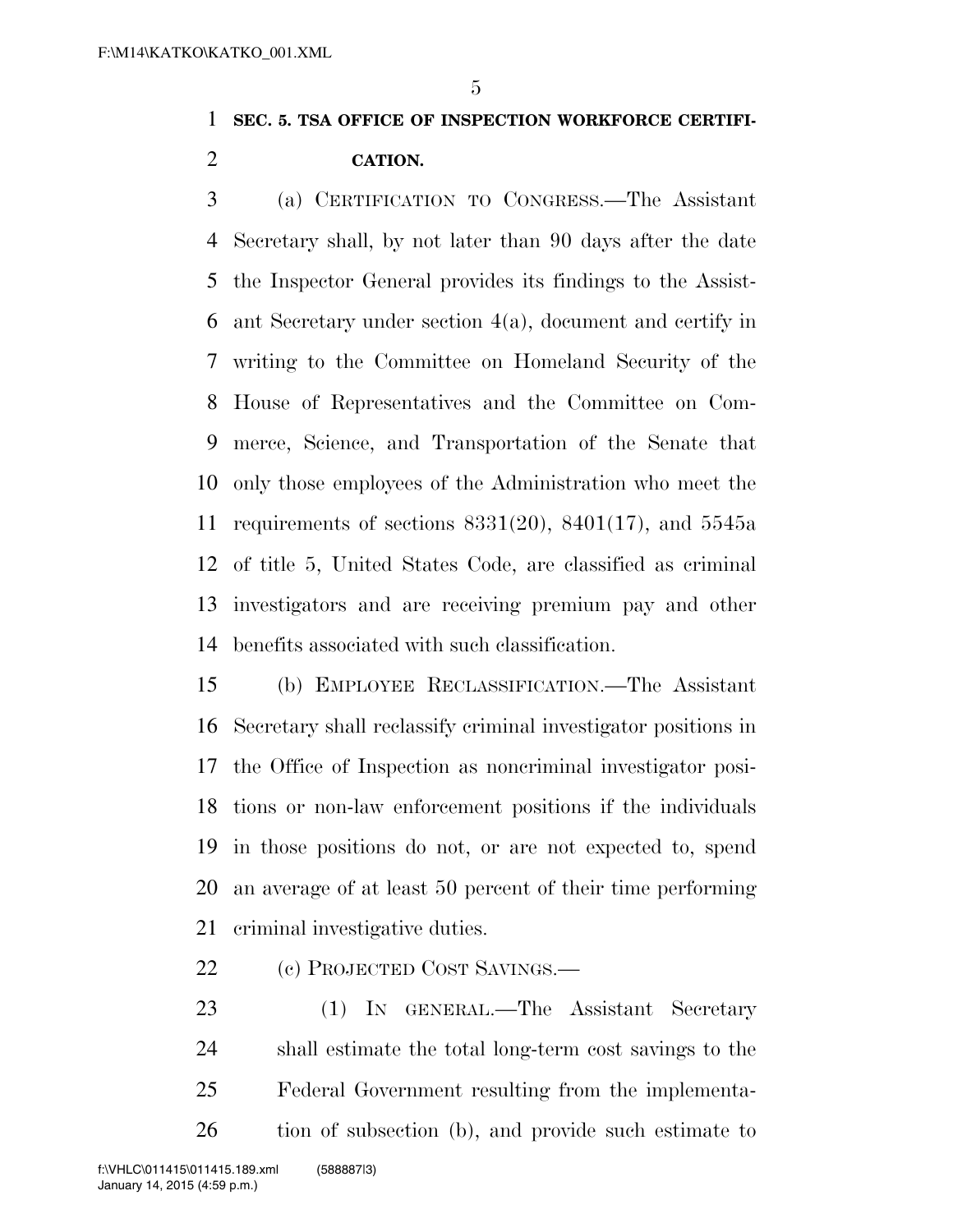| $\mathbf{1}$   | the Committee on Homeland Security of the House            |
|----------------|------------------------------------------------------------|
| $\overline{2}$ | of Representatives and the Committee on Commerce,          |
| 3              | Science, and Transportation of the Senate by not           |
| $\overline{4}$ | later than 180 days after the date of enactment of         |
| 5              | this Act.                                                  |
| 6              | (2) CONTENTS.—Such estimate shall identify                 |
| 7              | savings associated with the positions reclassified         |
| 8              | under subsection (b) and include, among other fac-         |
| 9              | tors the Assistant Secretary considers appropriate,        |
| 10             | savings from—                                              |
| 11             | (A) law enforcement training;                              |
| 12             | (B) early retirement benefits;                             |
| 13             | (C) law enforcement availability pay; and                  |
| 14             | (D) weapons, vehicles, and communications                  |
| 15             | devices.                                                   |
| 16             | SEC. 6. INVESTIGATION OF FEDERAL AIR MARSHAL SERV-         |
| 17             | ICE MISCONDUCT.                                            |
| 18             | Not later than 90 days after the date of the enact-        |
| 19             | ment of this Act, or as soon as practicable, the Assistant |
| 20             | Secretary shall submit to the Committee on Homeland Se-    |
| 21             | curity of the House of Representatives and the Committee   |
| 22             | on Commerce, Science, and Transportation of the Sen-       |
| 23             | $ate-$                                                     |
| 24             | (1) any materials in the possession or control of          |
| 25             | the Department of Homeland Security associated             |